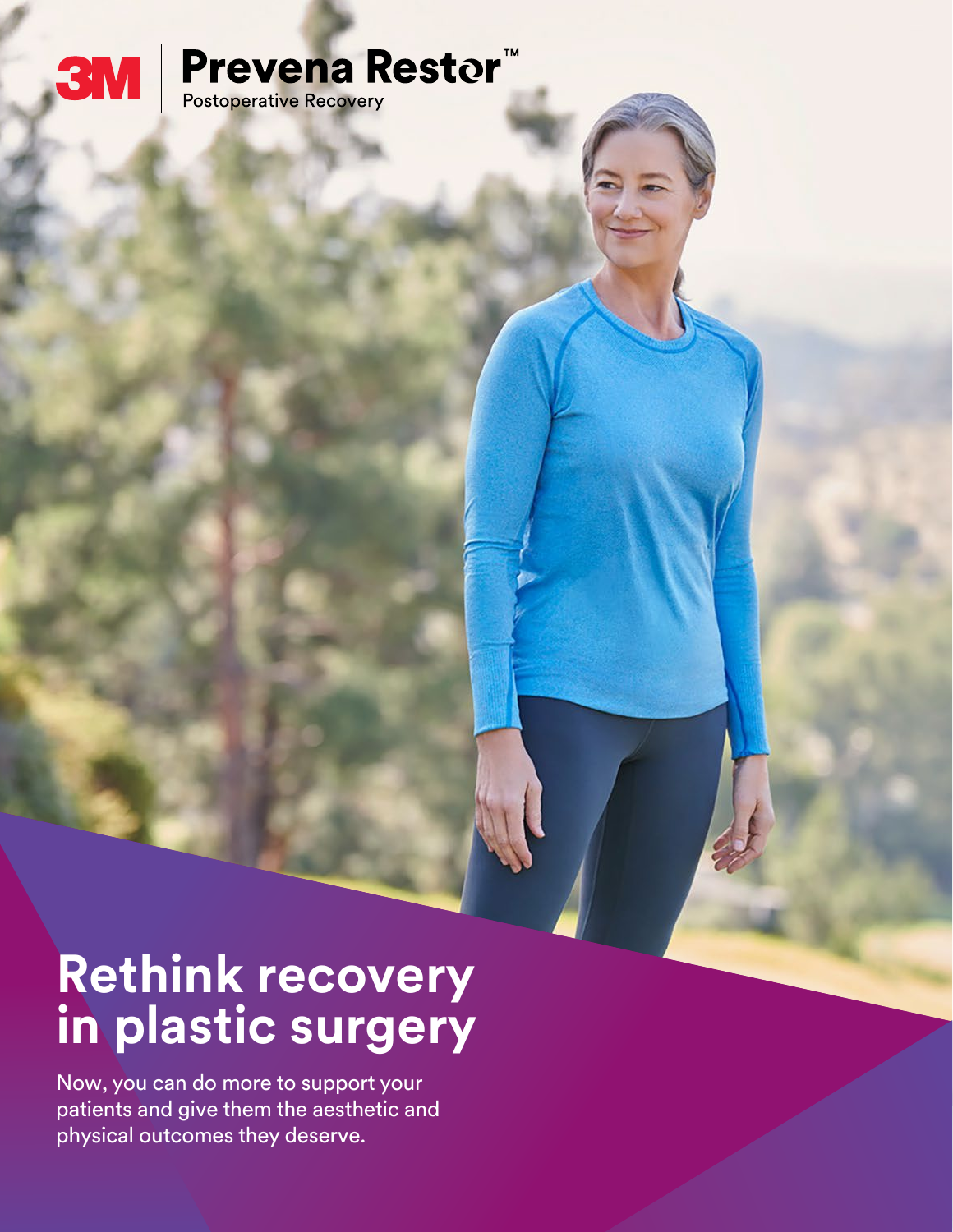## **Recognizing the risks of plastic surgery**

You're confident in the OR and can help give patients peace of mind. However, that confidence can be lost when your patient is discharged from the OR for recovery. After discharge, there can be multiple concerns, including swelling, infections and improper tissue integration. Aesthetic outcomes are top of mind for both you and your patient.



### **After abdominal surgeries:**

**Perfusion-related complications like infection, seroma, hematoma and necrosis are also common:**

**10-45%**

**Complication rate in abdominoplasty procedures4**

**24.7% Complication rate with deep inferior epigastric perforators (DIEP) flap surgery5**

### **Surgeons face unique pressures:**

- Risk that aesthetic and clinical outcomes will be judged negatively by patients
- Risk that seromas, hematomas and/or infections will result in the need for additional procedures
- Risk that anxious patients will add a layer of scrutiny to the surgical process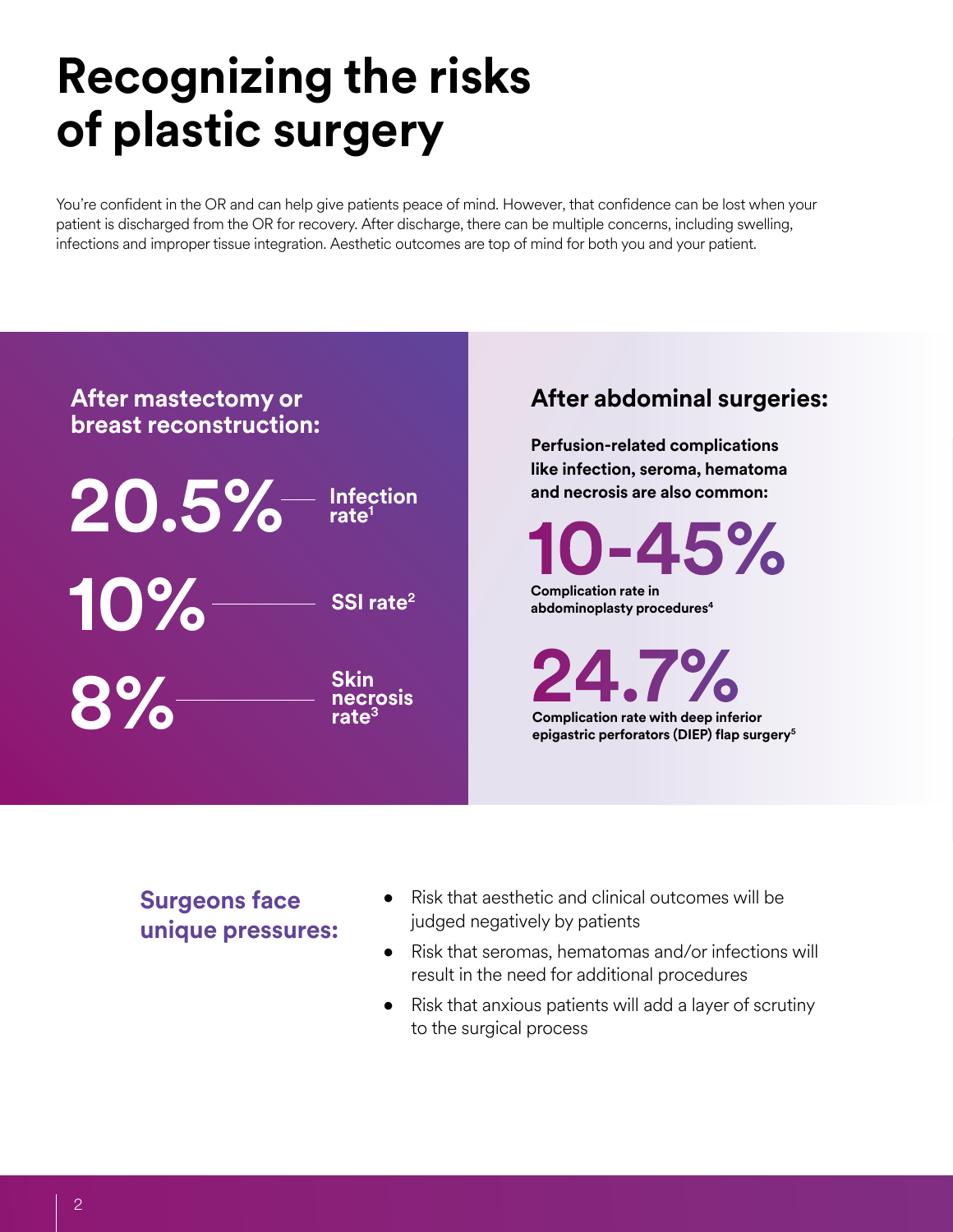## **Rethink recovery with 3M™ Prevena Restor™ Therapy**

### **Prevena Restor Therapy provides protection and reduces edema by managing the incision and surrounding soft tissue**

The first therapy system to provide 14 days of continuous -125 mmHg negative pressure therapy\* with expanded coverage for the incision and surrounding soft tissue.

Prevena Restor Therapy offers patients comprehensive protection, with dressings designed for a variety of anatomical locations. Each dressing, combined with negative pressure, provides stabilization to the surgical site and creates a strong barrier to external contaminants, helping to reduce the risk of complications.<sup>6-8</sup>

### **3M™ Prevena Restor™ Dressings**



**Now, you can extend your control after discharge, to help reduce complications, support patient compliance with rehab protocols, and set the stage for an optimized recovery.**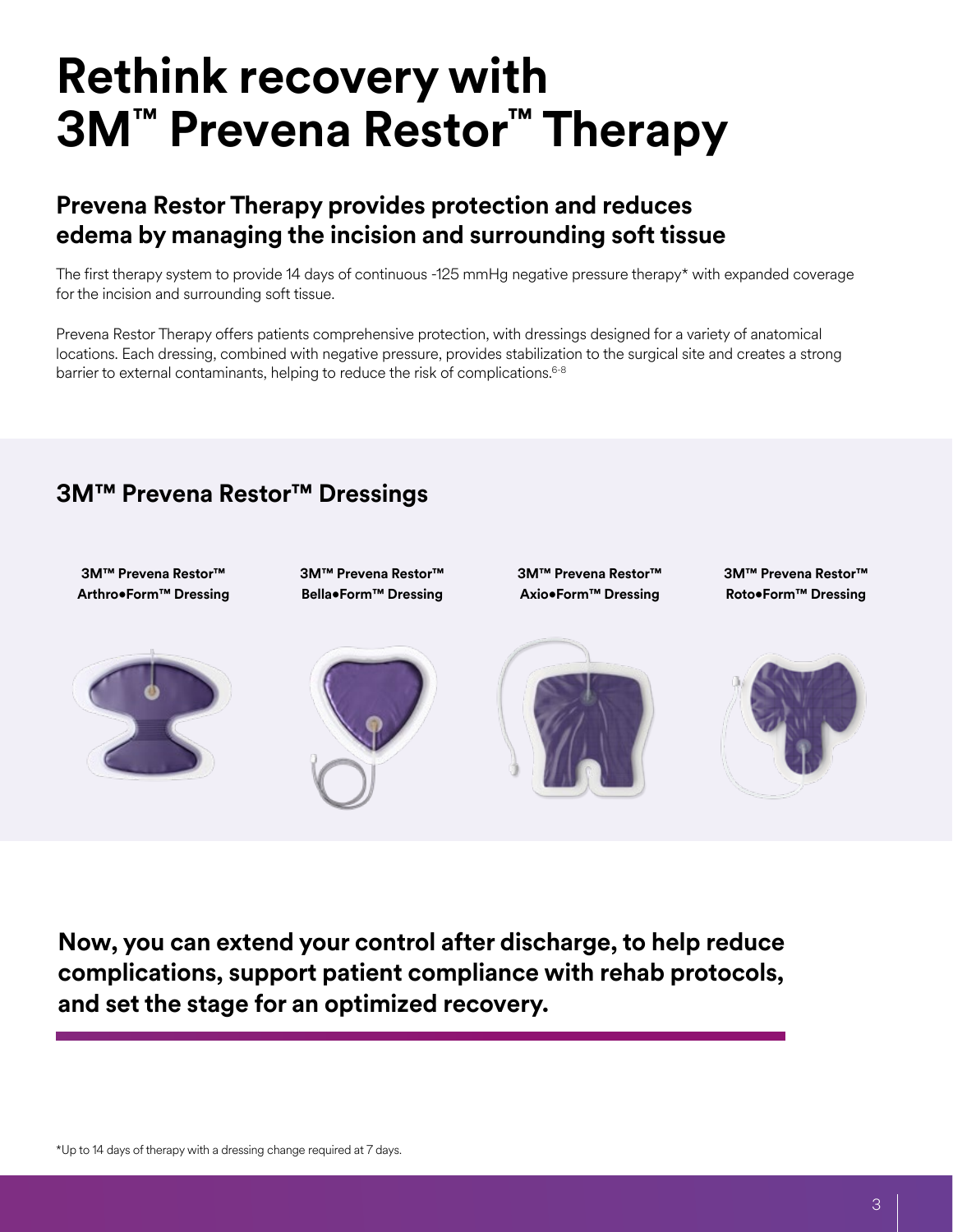## **Optimize care with 3M™ Prevena Restor™ Therapy**



#### **Extended therapy time** Up to 14 days of therapy, with a dressing change required at 7 days



#### **Expanded coverage area\***

Larger dressing delivers therapy to the incision *and* surrounding soft tissue envelope



#### **Precision design** Seamlessly conforms to the patient



**Easy to apply** Simply peel and place the form-fitting dressing

### **Prevena Restor Therapy is built on the proven technology of the original 3M™ Prevena™ Therapy**



#### **Prevena Therapy science and mechanism of action**

- Delivers continuous negative pressure therapy (-125mmHg) to the incision site (up to 7 days)
- Helps hold incision edges together<sup>9</sup>
- Removes fluid and infectious materials<sup>10</sup>
- Creates a barrier to external contaminants<sup>6</sup>
- $\bullet$  Reduces edema<sup>11</sup>

#### **3M™ Prevena Restor™ Incision Management System indication statement**

The Prevena Restor Incision Management System is intended to manage the environment of surgical incisions that continue to drain following sutured or stapled closure, by maintaining a closed environment and removing exudates via the application of negative pressure wound therapy.

\*Compared with 3M™ Prevena™ Dressings.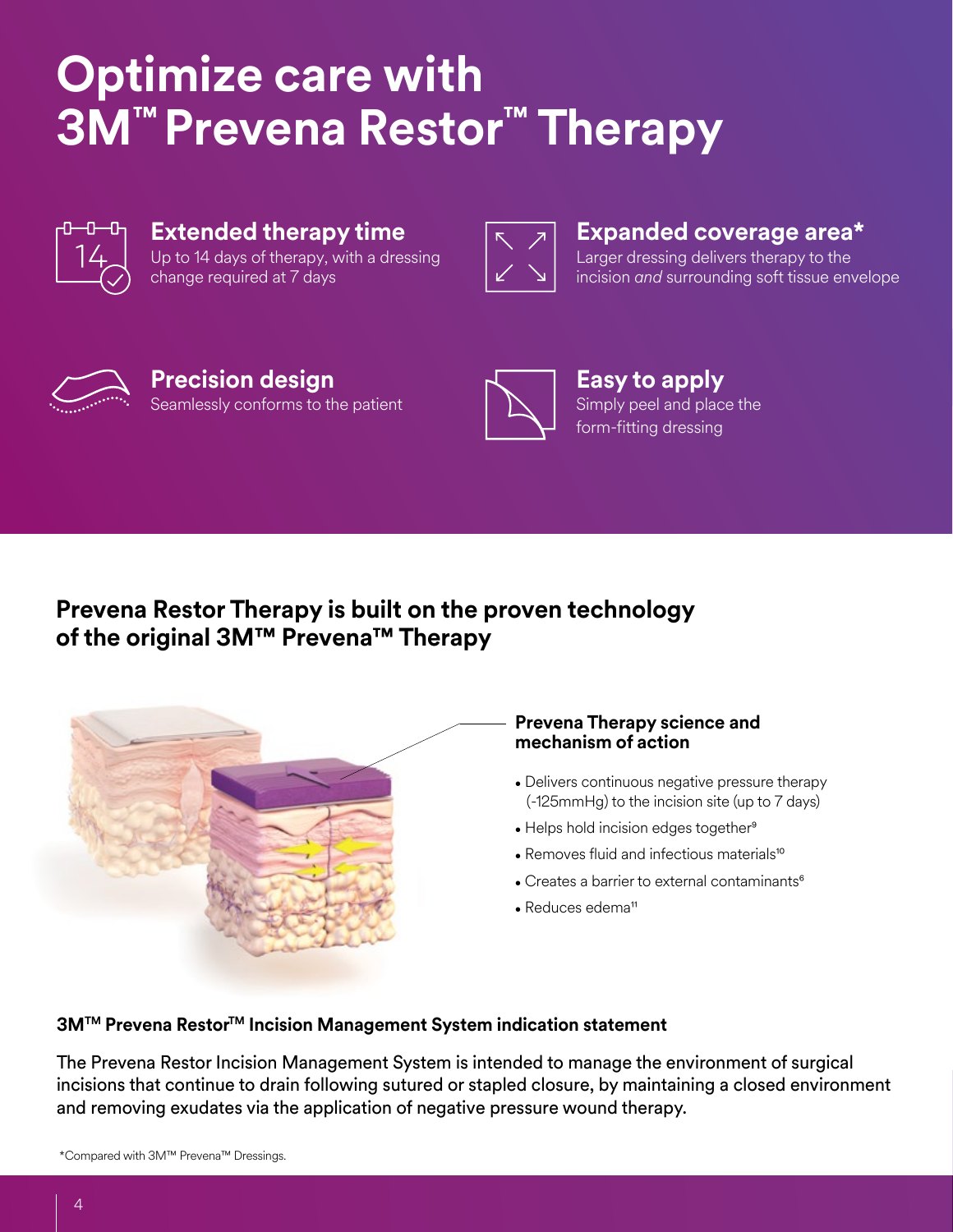## **How 3M™ Prevena™ Therapy reduces edema**

The effects of negative pressure applied to intact skin via Prevena Therapy were evaluated using finite element analysis (FEA).12



### **Based on the analysis, it is hypothesized that volumetric expansion may help**12**:**

Expand the tissue beneath the dressing, pulling the tissue open



Lower local interstitial fluid pressure

Open lymphatics to allow fluid clearance

**Tissue beneath the dressing is expanded, not compressed**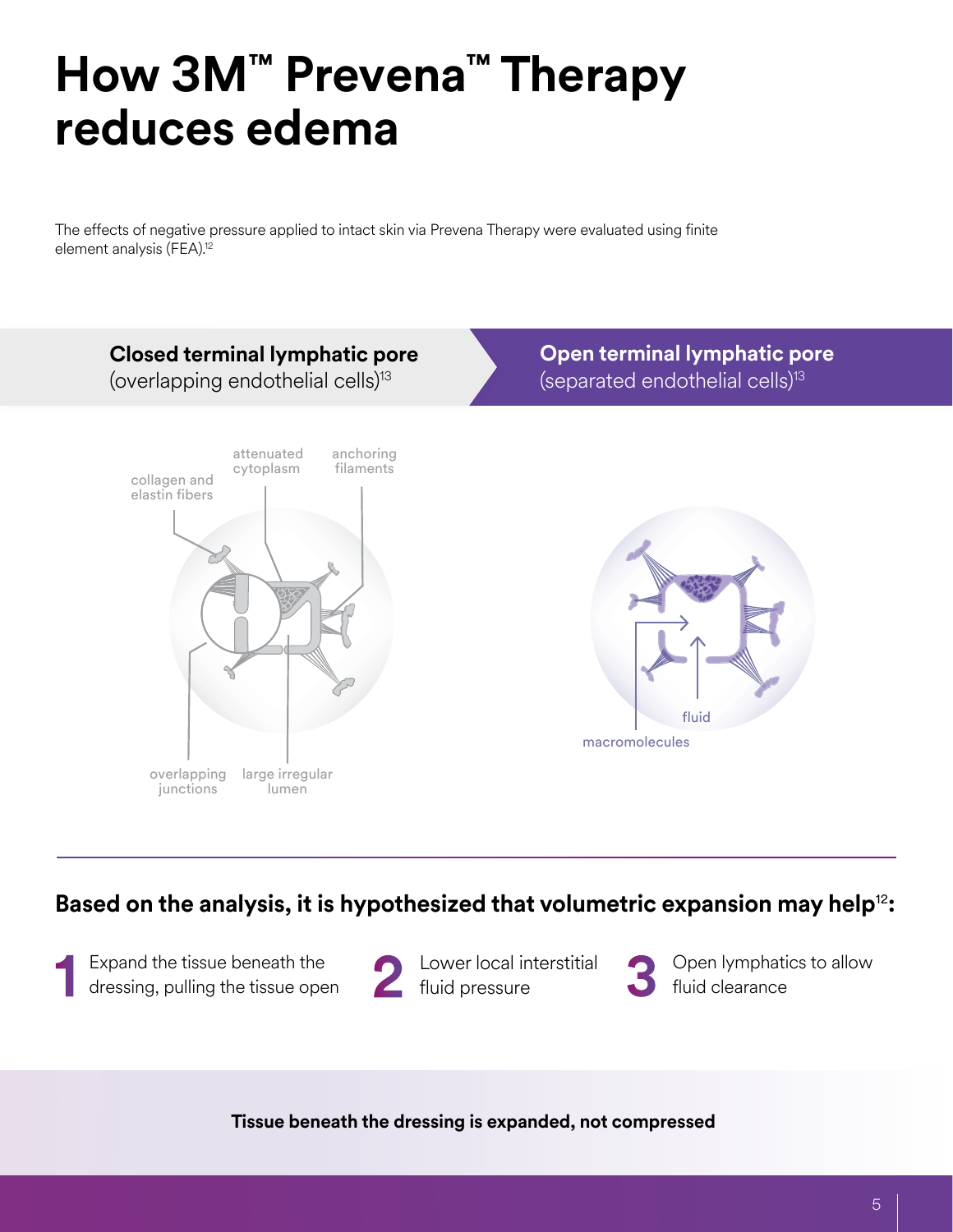## **3M™ Prevena Restor™ Therapy: Real-world experience**

Contact your local 3M representative or go to PrevenaRestor.com for more real-world Prevena Restor Therapy case studies.



## **Complex lower extremity wound**

*Photo courtesy of Allen Gabriel, MD, FACS; Global Surgical Consulting; Camas, WA.*



## **Double mastectomy**

*Photo courtesy of Allen Gabriel, MD, FACS; Global Surgical Consulting; Camas, WA.*



## **Oncoplastic bilateral breast reconstruction**

*Photo courtesy of Abhishek Chatterjee, MD, MBA, Tufts Medical Center, Boston, MA.*

**Prevena Restor Therapy can be applied to a variety of procedures and anatomical locations: Breast Abdomen Soft Tissue** 









As with any case study, the results and outcomes should not be interpreted as a guarantee or warranty of similar results. Individual results may vary depending on the patient's circumstances and condition.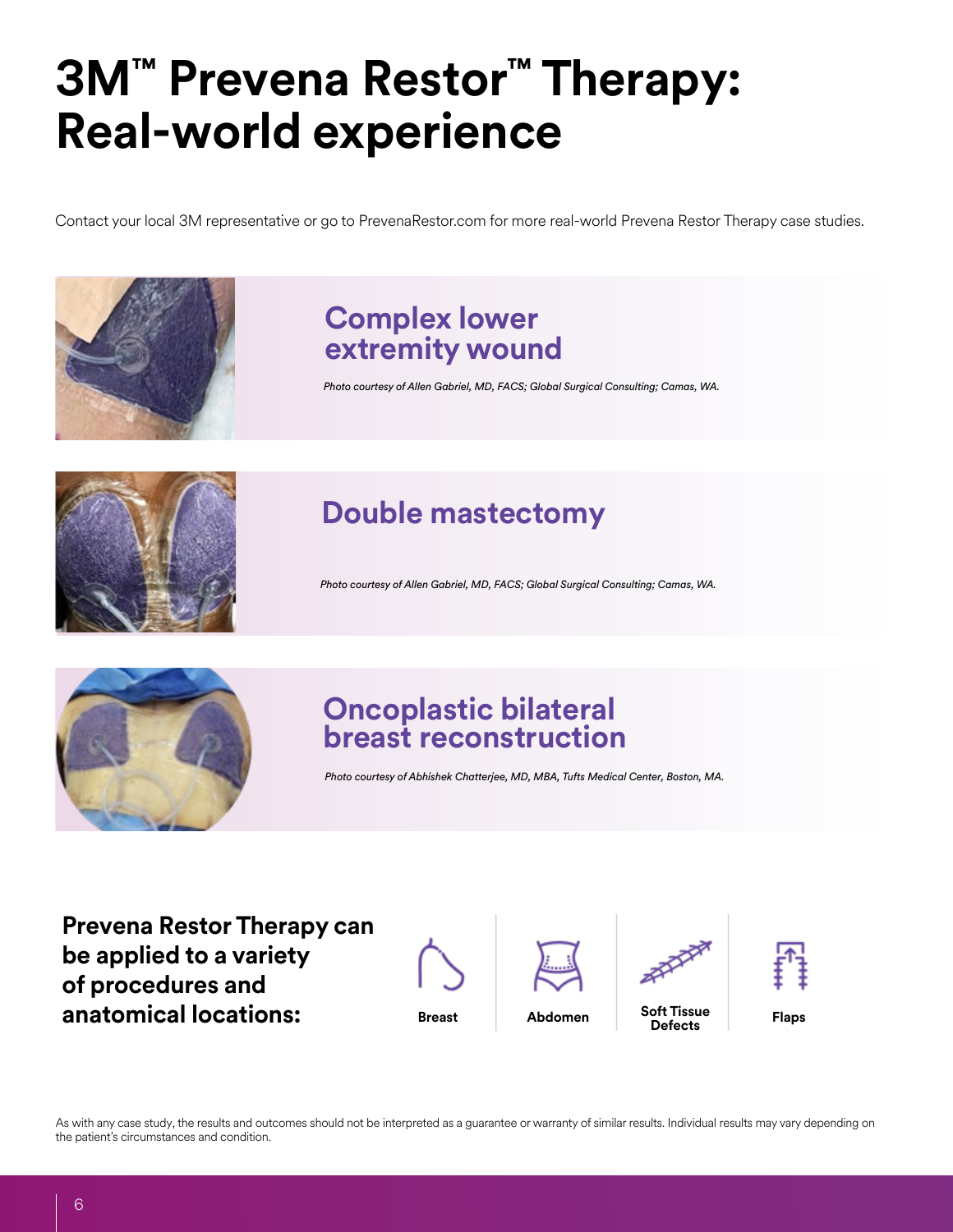## **3M™ Prevena Restor™ Therapy your comprehensive approach to recovery**

## **Rethink recovery with Prevena Restor Therapy**





**Contact your local representative to learn more about Prevena Restor Therapy**